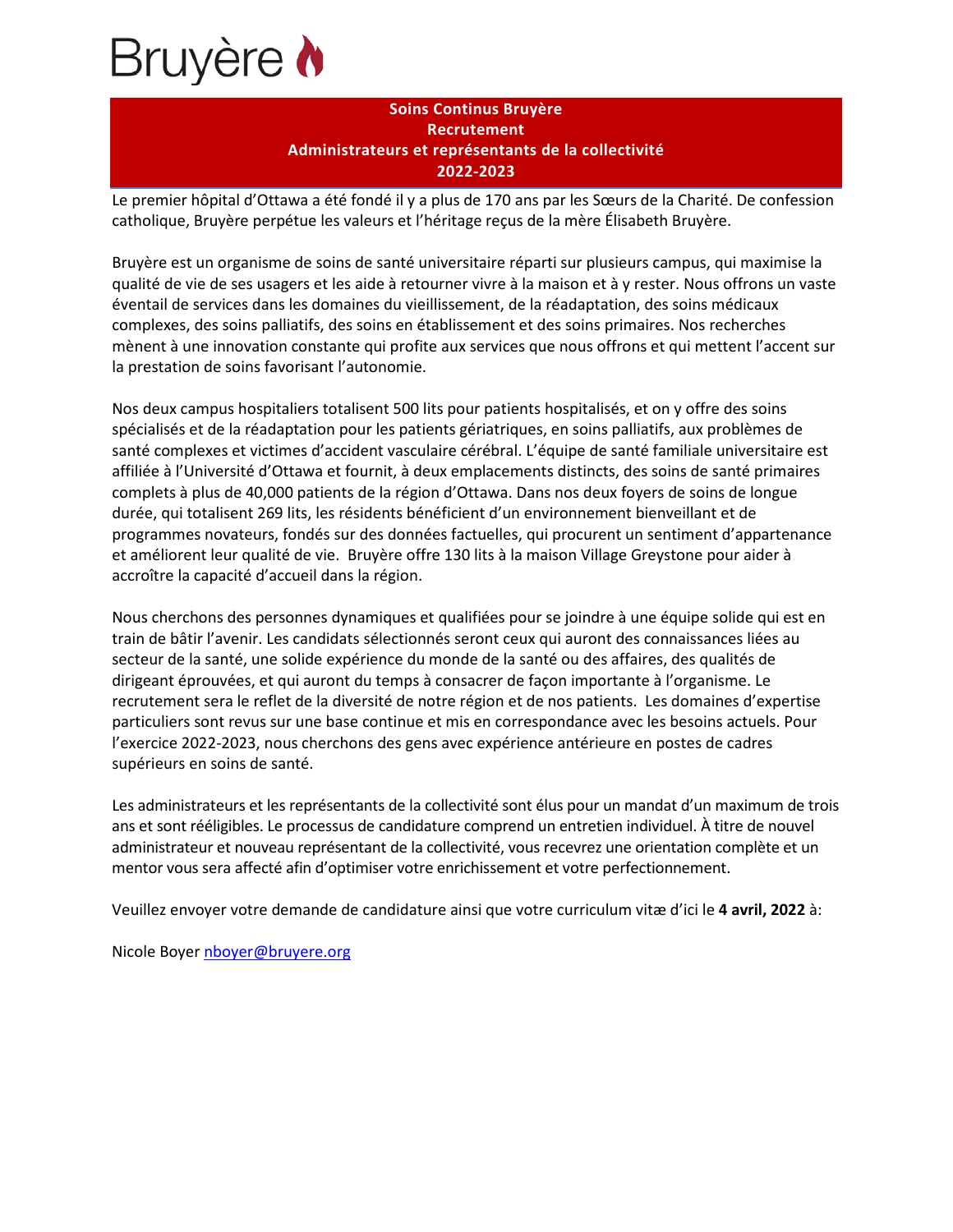

## **Bruyère Board of Directors Board Director and Community Representative Application Form**

### **1. Instructions**

- (a) To apply to be appointed as a Board Director or Community Representative at Bruyère Continuing Care, you must complete this application and submit it with a copy of your current resume or biographical sketch.
- (b) Please submit your completed application and resume by email or using to the address below:

[nboyer@bruyere.org](mailto:esampson@bruyere.org) Secretary of the Board of Directors Bruyère Continuing Care 43 Bruyère Street, Room 745E Ottawa, ON K1N 5C8 Tel: 613-562-6262 (x 4093)

(c) For more information about this application process, please contact Nicole Boyer

### **2. Applicant Contact Information**

| Mobile <b>☎</b> :_________________________________ |  |
|----------------------------------------------------|--|
|                                                    |  |
| Email <u>口: ________________________________</u>   |  |
| Home Address                                       |  |
|                                                    |  |
|                                                    |  |
| Prov: Postal Code:                                 |  |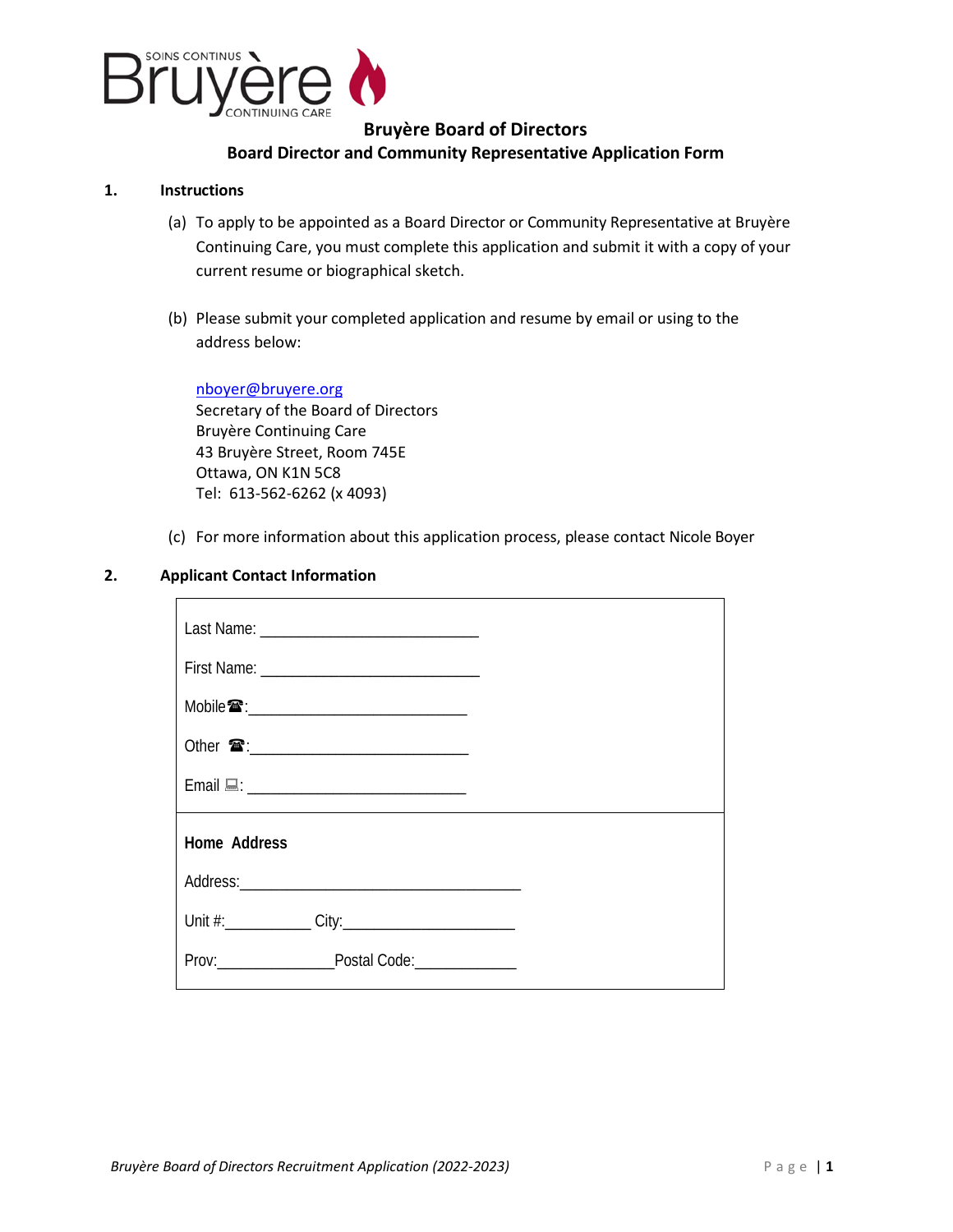## **3. Eligibility Criteria and Conditions of Appointment**

- (a) Directors must be at least 18 years old.
- (b) Undischarged bankrupts are ineligible to serve as members.
- (c) Each director is expected to commit the time (on average 10 to 12 hours per month) required to perform board and committee duties. Community Representatives are expected to spend 3 to 4 hours per month on committee work.
- (d) Directors must fulfill the requirements and responsibilities of the role for example, preparing for and attending meetings, upholding fiduciary obligations and working cooperatively and respectfully with colleagues. Must comply with legislation governing the corporation, the corporation's by-laws and policies, and all other applicable rules.
- (e) Directors and committee representatives must sign a declaration confirming their agreement to adhere to their fiduciary duties and board and corporate policies.
- (f) As a Catholic healthcare sponsored organization, all director nominations are subject to review and approval by our Sponsor, Catholic Health Sponsors of Ontario.

## **4. Conflict of Interest Disclosure Statement**

(a) Board directors and committee representatives must avoid conflicts between their selfinterest and their duty to the corporation. In the space below, identify any relationship with any organization that may create a conflict of interest, or the appearance of a conflict of interest, by virtue of being appointed to the board or board committee.

### **5. Knowledge, Skills and Experience**

(a) The board seeks a complementary balance of knowledge, skills and experience among board committee members. Please indicate your areas of knowledge, skills and experience by checking the appropriate boxes below:

| Knowledge, skills and experience |              |              |                                       |             |                         |              |          |
|----------------------------------|--------------|--------------|---------------------------------------|-------------|-------------------------|--------------|----------|
| <b>Accounting &amp; Finance</b>  |              |              | Health Care Administration and Policy |             |                         |              |          |
| None                             | <b>Basic</b> | Intermediate | Advanced<br>$\Box$                    | None        | <b>Basic</b>            | Intermediate | Advanced |
| <b>Business Management</b>       |              |              | <b>Information Technology</b>         |             |                         |              |          |
| None                             | Basic        | Intermediate | Advanced                              | <b>None</b> | <b>Basic</b>            | Intermediate | Advanced |
| Clinical                         |              |              |                                       |             | <b>Labour Relations</b> |              |          |
| None                             | <b>Basic</b> | Intermediate | Advanced                              | None        | <b>Basic</b>            | Intermediate | Advanced |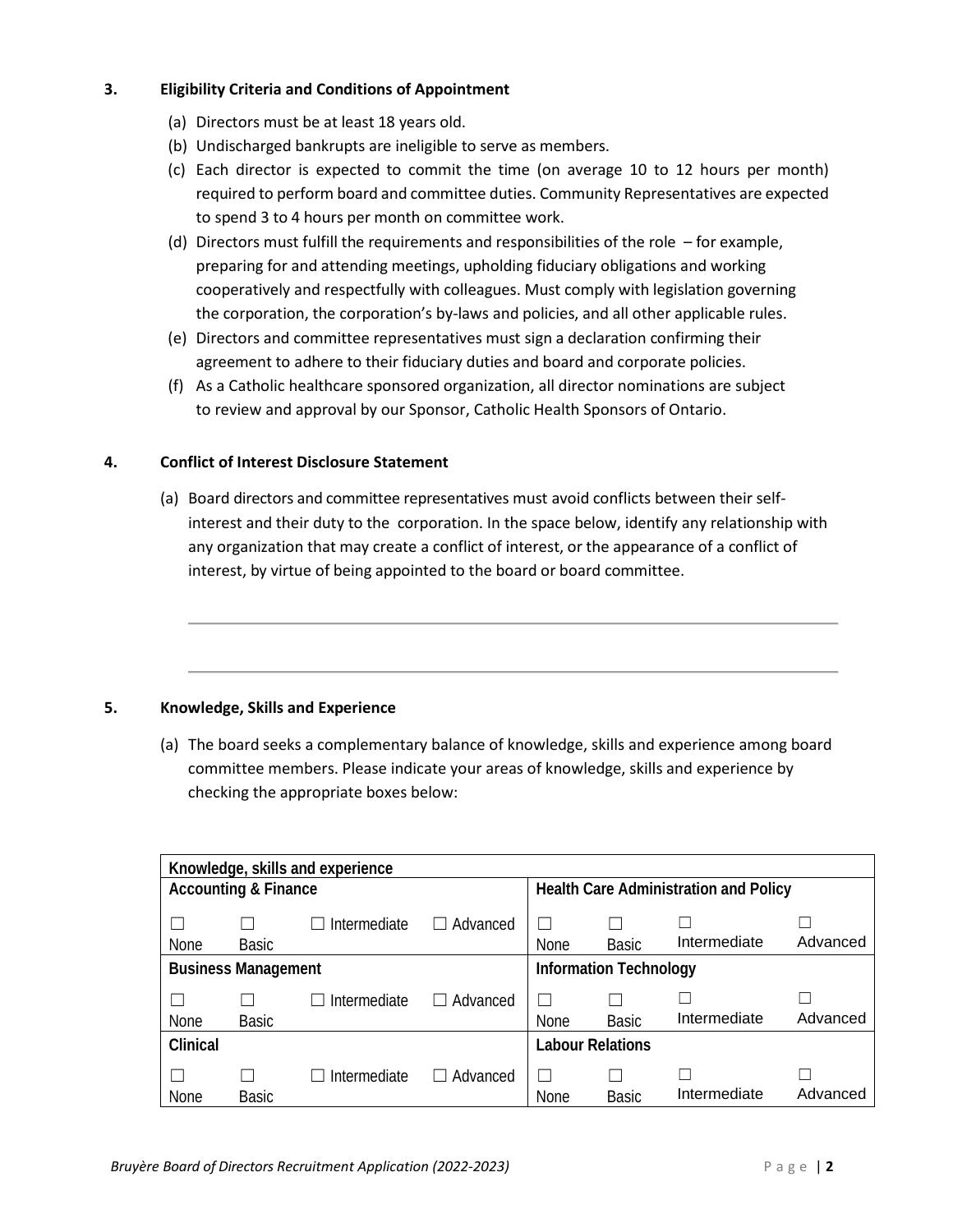| <b>Construction and Project Management</b>       |              | Legal               |                                                      |                                         |              |              |          |
|--------------------------------------------------|--------------|---------------------|------------------------------------------------------|-----------------------------------------|--------------|--------------|----------|
| None                                             | Basic        | Intermediate        | Advanced<br>$\perp$                                  | П<br>None                               | <b>Basic</b> | Intermediate | Advanced |
| <b>Corporate Governance</b>                      |              |                     | <b>Public Affairs, Advocacy &amp; Communications</b> |                                         |              |              |          |
| <b>None</b>                                      | Basic        | Intermediate        | Advanced<br>$\perp$                                  | П<br>None                               | <b>Basic</b> | Intermediate | Advanced |
| <b>Education &amp; Research</b>                  |              |                     |                                                      | <b>Quality &amp; Safety Performance</b> |              |              |          |
| None                                             | <b>Basic</b> | Intermediate        | Advanced<br>$\perp$                                  | <b>None</b>                             | <b>Basic</b> | Intermediate | Advanced |
| <b>Ethics</b>                                    |              |                     |                                                      | <b>Risk Management</b>                  |              |              |          |
| <b>None</b>                                      | <b>Basic</b> | Intermediate        | Advanced<br>П                                        | П<br><b>None</b>                        | <b>Basic</b> | Intermediate | Advanced |
| French Language                                  |              |                     |                                                      | <b>Strategic Planning</b>               |              |              |          |
| None                                             | <b>Basic</b> | Intermediate        | Advanced<br>$\Box$                                   | П<br><b>None</b>                        | <b>Basic</b> | Intermediate | Advanced |
| Human Resources Management                       |              |                     | <b>Systems Thinking</b>                              |                                         |              |              |          |
| <b>None</b>                                      | <b>Basic</b> | $\Box$ Intermediate | $\Box$ Advanced                                      | П<br>None                               | <b>Basic</b> | Intermediate | Advanced |
| <b>Government Relations/Government Processes</b> |              |                     | Other:                                               |                                         |              |              |          |
| <b>None</b>                                      | Basic        | Intermediate        | Advanced<br>$\Box$                                   | П<br>None                               | <b>Basic</b> | Intermediate | Advanced |

(b) Please list current or prior experience either at the board or board committee level.

- (c) Which areas of governance work are of particular interest to you?
- (d) Please describe any linkages you have or may have had with other health care groups within the community.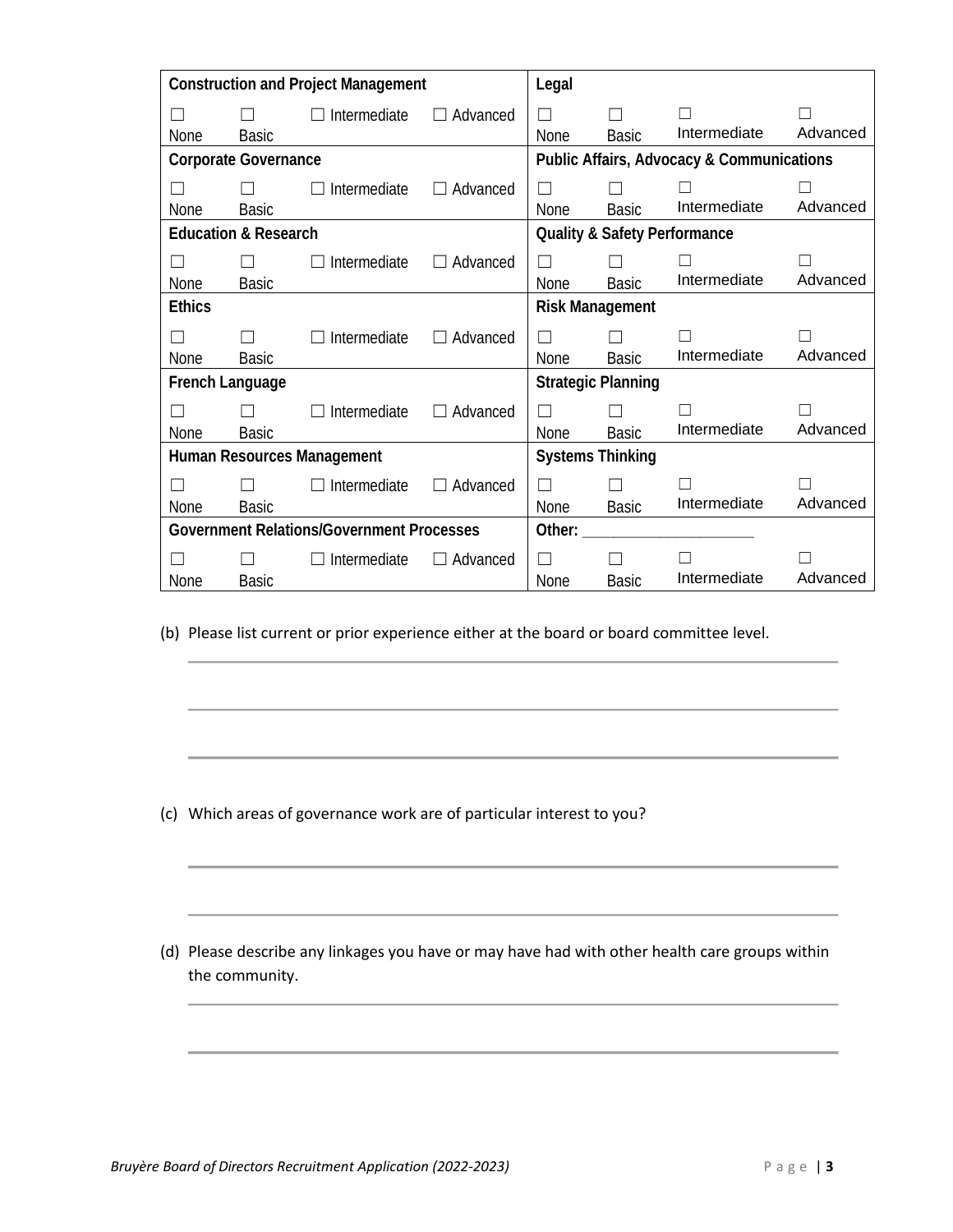### **6. Commitment to mission and values**

(a) Directors and community representatives serve as stewards for the organization. They govern and lead to create an environment that translates the mission and values into policies, programs and strategic direction. Describe in your own words how you can contribute to the mission and values of Bruyère and promote its Catholic identity (use separate page if needed).

### **7. Declaration**

By submitting this application, I declare the following:

- (a) I meet the eligibility criteria and accept the conditions of appointment set out above;
- (b) I have read and agree to comply with the following:
	- (i) Duties and Expectations of Directors of Catholic Healthcare Institutions;
	- (ii) Roles and Responsibilities of the Board;
	- (iii) Roles and Responsibilities of Directors;
	- (iv) Community Representative Appointment and Responsibilities;
	- (v) Conflict of Interest Policy and form
- (c) If applying for a director position, and my application to is approved, I agree to act as a Director of the Corporation and, in that capacity, I shall at all times act honestly and in good faith, in the best interest of the Corporation and abide by the Corporation's By-Laws and all governing legislation. I understand that the term that I may serve as a Director is to be determined and that my application must be approved by the corporation's sponsor, Catholic Health Sponsors of Ontario.
- (d) I fully understand that any errors in my application may result in my application for consideration as a Director being refused or my Directorship being revoked. I undertake to advise the Corporation immediately in writing of any change in the information contained in this application.
- (e) I give permission to the Corporation to investigate the references provided.

Name of Applicant (please print)

Signature of Applicant

Date *(yyyy/mm/dd)*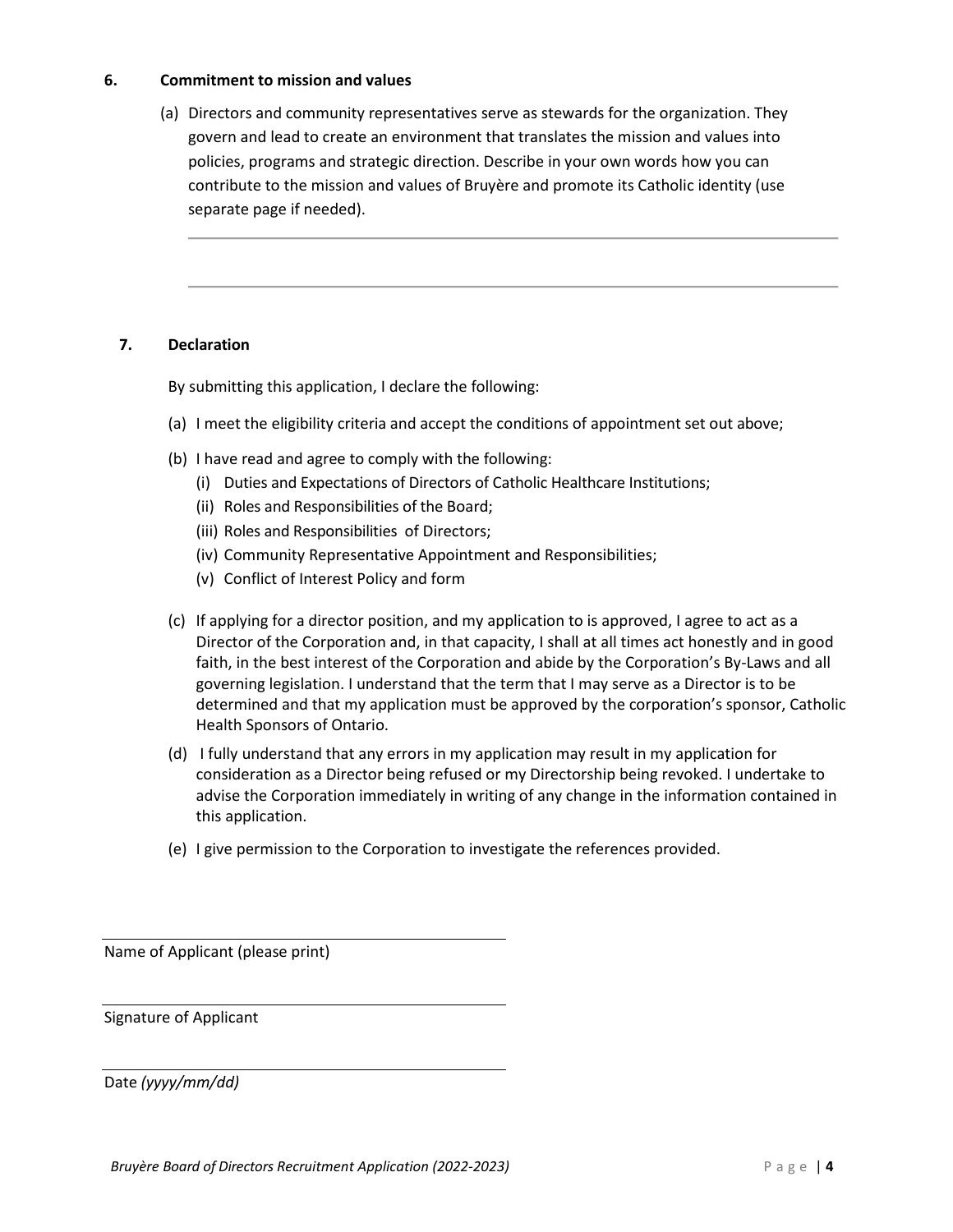11/19/2020 Recruitment and Appointment, Board of Directors

|                                                                               | Number:<br><b>GOVERNANCE 09</b>                             |                                  |  |  |
|-------------------------------------------------------------------------------|-------------------------------------------------------------|----------------------------------|--|--|
| Bruyère <b>N</b>                                                              | Subject:<br>Recruitment and Appointment, Board of Directors |                                  |  |  |
| <b>Effective Date:</b><br>2009-04                                             | <b>Past Review Date:</b><br>2015-05. 2017-06                | <b>Revision Date:</b><br>2020-04 |  |  |
| <b>Policy Sponsor or Department Responsible:</b><br><b>Board of Directors</b> | Approved by:<br>Board of Directors (2020-03                 |                                  |  |  |
| <b>Applies to:</b><br>ÉBH, SVH, SLR, ÉBR                                      |                                                             |                                  |  |  |

# **PREAMBLE**

This policy flows from the requirements identified in **[Bruyère Continuing Care Bylaws, Article 8.0](https://www.bruyere.org/en/bylawspolicies)**.

### **1.0 POLICY**

- 1.1 Effective governance depends on the right mixture of knowledge, skills, experience, personal qualities, and diversity among the Board Directors. Therefore, the Board shall, through a nomination and selection process, select Directors according to these attributes, while considering any unique or special requirements at that time.
- 1.2 The Board shall reflect the diversity of the community served by Bruyère, including demographic, linguistic, cultural, economic, geographic, gender, ethnic and social characteristics.

### **2.0 DEFINITIONS**

**Board:** means the Bruyère Board of Directors.

**Members**: those persons who are members of the Board of Directors of Catholic Health Corporation of Ontario (CHCO).

### **3.0 KNOWLEDGE, SKILLS AND EXPERIENCE**

- 3.1 The knowledge, skills and experience the Board will seek include, but are not limited to:
	- · business management
	- human resources management
	- · health care administration and policy, and health system needs, issues and trends
	- · clinical
	- government and government relation
	- political acumen
	- construction and project management
	- · legal
	- · strategic planning
	- risk management
	- information technology
	- accounting designation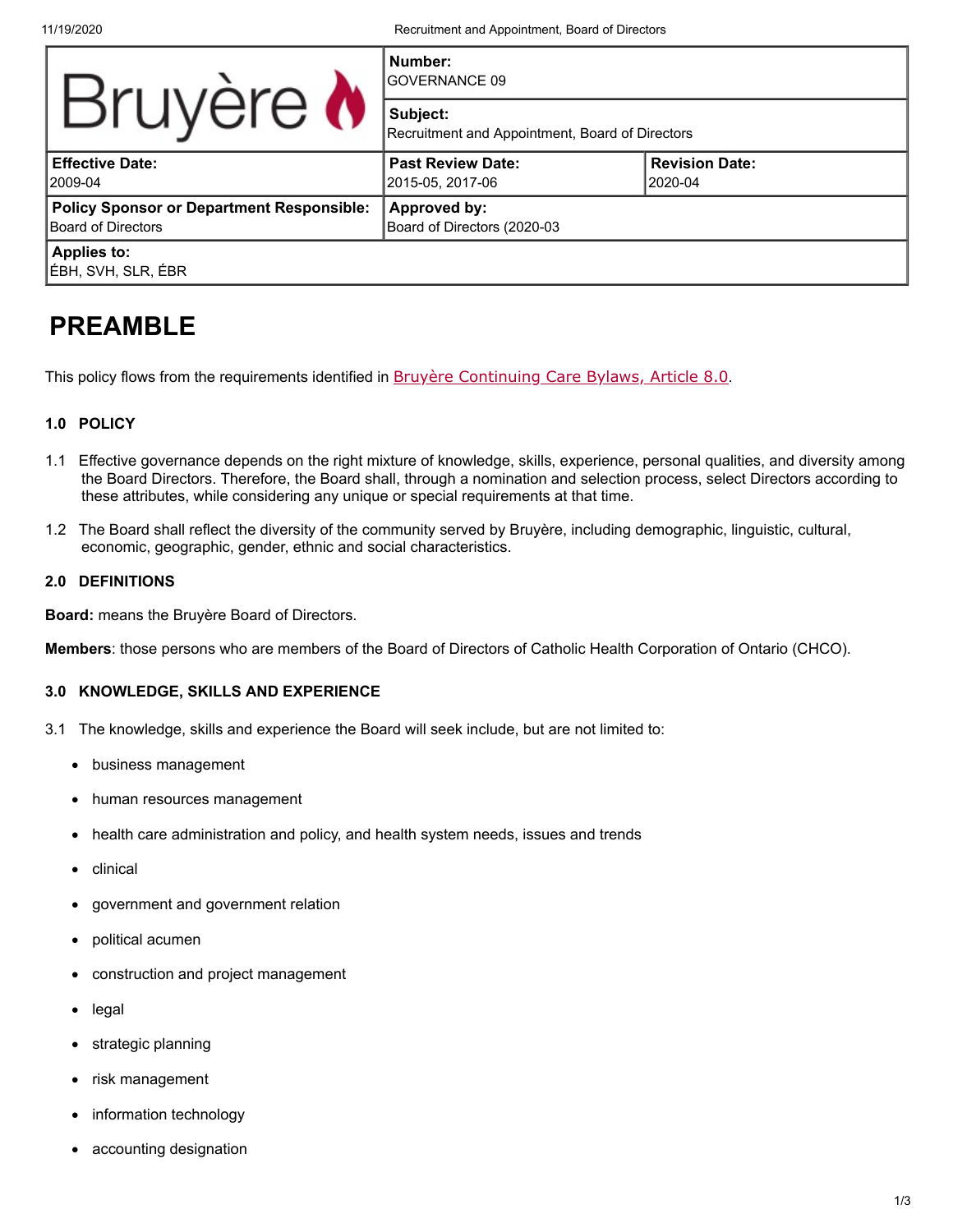- · financial
- **education**
- **research**
- quality and performance management
- labour relations
- · governance
- public affairs and communications
- **ethics**
- demographics
- patient and health care advocacy
- system thinking
- · patient/family experience

3.2 The Governance and Nominating Committee maintains an up to date skills matrix reflecting the current composition of the Board.

#### **4.0 PERSONAL QUALITIES**

- 4.1 The Board will endeavor to ensure that all of its Directors possess the following personal qualities:
	- · understanding of and commitment to our vision, mission and core values;
	- honesty and integrity;
	- · willingness to learn about and adhere to good governance principles, fiduciary duties and the role of the board;
	- ability to think strategically;
	- ability to work as part of a team;
	- ability to communicate effectively;
	- financial literacy;
	- · commitment to devote the time and effort required to be an effective BoardDirector including attendance at Board orientation, retreats, meetings, committee meetings, and organizational events; and
	- absence of potential conflicts and ability to recognize and manage potential conflicts of interest.

### **5.0 SELECTION PROCESS**

- 5.1 The Governance and Nominating Committee of the Board is responsible for identifying and nominating individuals to the Board and identifies the interview panel, which consists of the Governance and Nominating Committee Chair or Vice-Chair, the CHSO designate, a member of the senior leadership team and one other Board director.
- 5.2 The Governance and Nominating Committee determines the need for new Board directors annually, and when vacancies occur mid-year, taking into consideration the skills matrixand current and emerging needs.
- 5.3 A public call for nominations is made on an annual basis when there are Board vacancies. Referrals can be made by Board Directors and Senior Strategy Team members, community partners or through personal expressions of interest.
- 5.4 Candidates must complete a formal application attached to the call for nominations.